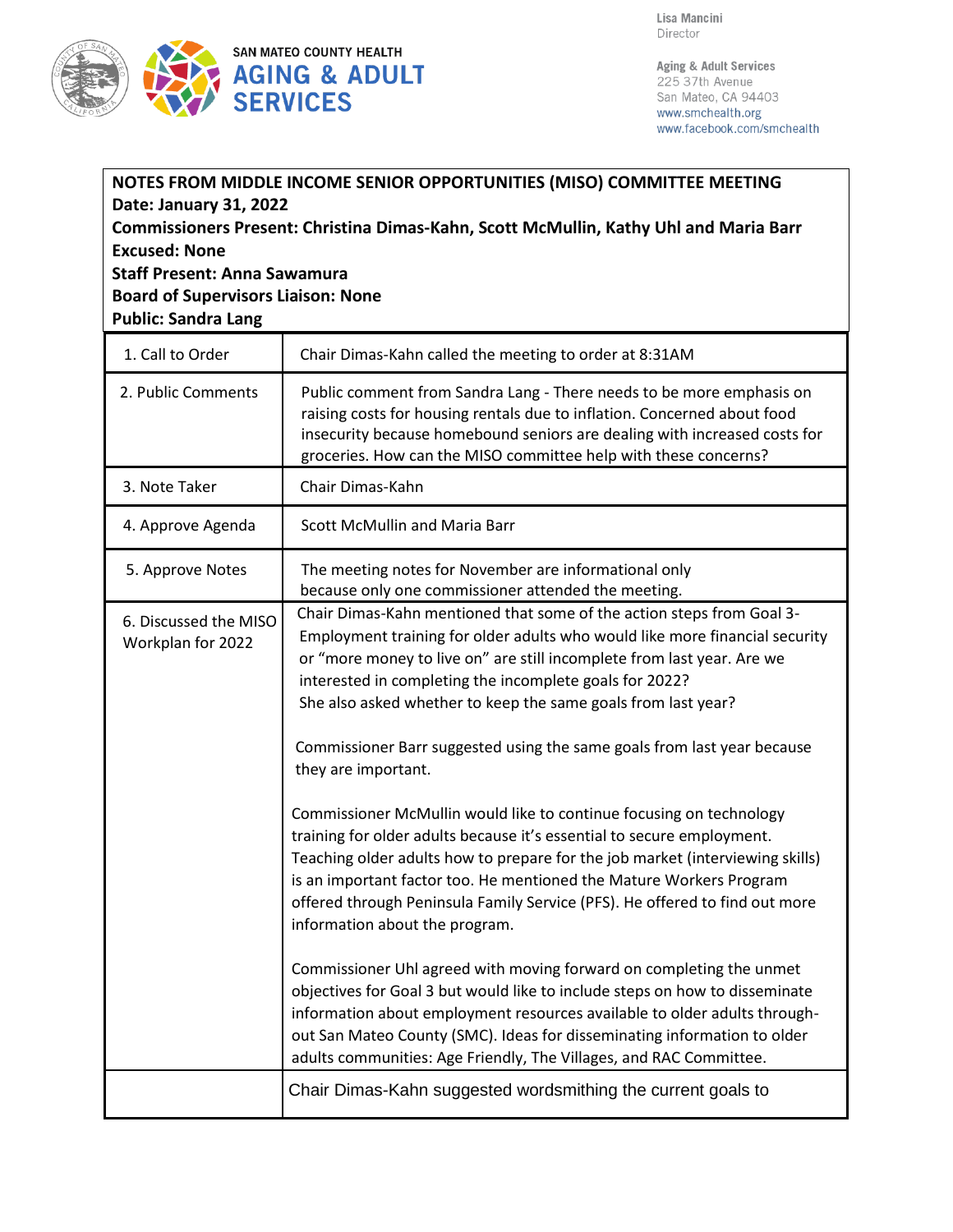

Aging & Adult Services 225 37th Avenue San Mateo, CA 94403 www.smchealth.org www.facebook.com/smchealth

|                                                                | the following:                                                                                                                                                                                                                                                                                                                                                                                                                                                                                                                                         |
|----------------------------------------------------------------|--------------------------------------------------------------------------------------------------------------------------------------------------------------------------------------------------------------------------------------------------------------------------------------------------------------------------------------------------------------------------------------------------------------------------------------------------------------------------------------------------------------------------------------------------------|
|                                                                | • Goal 1 - Living Safely @ Home<br><b>Emergency Disaster Preparedness</b><br>Long-Term Care Options<br>Goal 2 - Affording Aging<br>- Financial Literacy<br>- Food insecurity<br>- Employment Opportunities<br>Job Matching Program<br>$\overline{\phantom{a}}$<br>• Goal 3 - Technology Training<br>How to use computers and smartphones<br>Programs currently available to seniors                                                                                                                                                                    |
|                                                                | Commissioner McMullin suggested notifying the public about Durable<br>Medical Equipment (DME) loan closets, such as CID. Age Friendly in<br>Redwood City is partnering with Rotary Club to create a loan closet in<br>the area. They didn't know about the program at CID or they would<br>have partnered with them.                                                                                                                                                                                                                                   |
|                                                                | All of the commissioners agreed it's important to notify older adults<br>about resources available in SMC. The committee would like to figure<br>out a way to become a funnel of information.                                                                                                                                                                                                                                                                                                                                                          |
| 7. Guest Speakers for<br><b>General Commission</b><br>Meetings | Chair Dimas-Kahn asked the commissioners for topics/guest speakers<br>suggestions for the General Commission on Aging Meeting.                                                                                                                                                                                                                                                                                                                                                                                                                         |
|                                                                | Commissioner McMullin suggested a presentation about DME Ioan<br>closets and current partnerships with the Villages and Rotary Club.                                                                                                                                                                                                                                                                                                                                                                                                                   |
|                                                                | Chair Dimas-Kahn suggested a presentation about Long-Term Care<br>Options and Changes with Medi-Cal in July.                                                                                                                                                                                                                                                                                                                                                                                                                                           |
|                                                                | Commissioner Uhl suggested a Fall Prevention presentation.                                                                                                                                                                                                                                                                                                                                                                                                                                                                                             |
| 8. Report from Aging<br>and Adult Services                     | Report from Anna Sawamura about food insecurity -<br>The state and federal government are identifying the impact<br>on older adults during COVID. Aging and Adult Services is<br>working on creating a survey to disseminate to recipients of the<br>Great Plates Delivered, Second Course and Home Delivered<br>Meal programs.<br>Nationwide they are looking at how nutrition is being viewed -<br>Anna suggested keeping nutrition on the MISO work plan.<br>Receiving nutrition funding from the American Rescue Plan<br>and Older Adults Recovery |